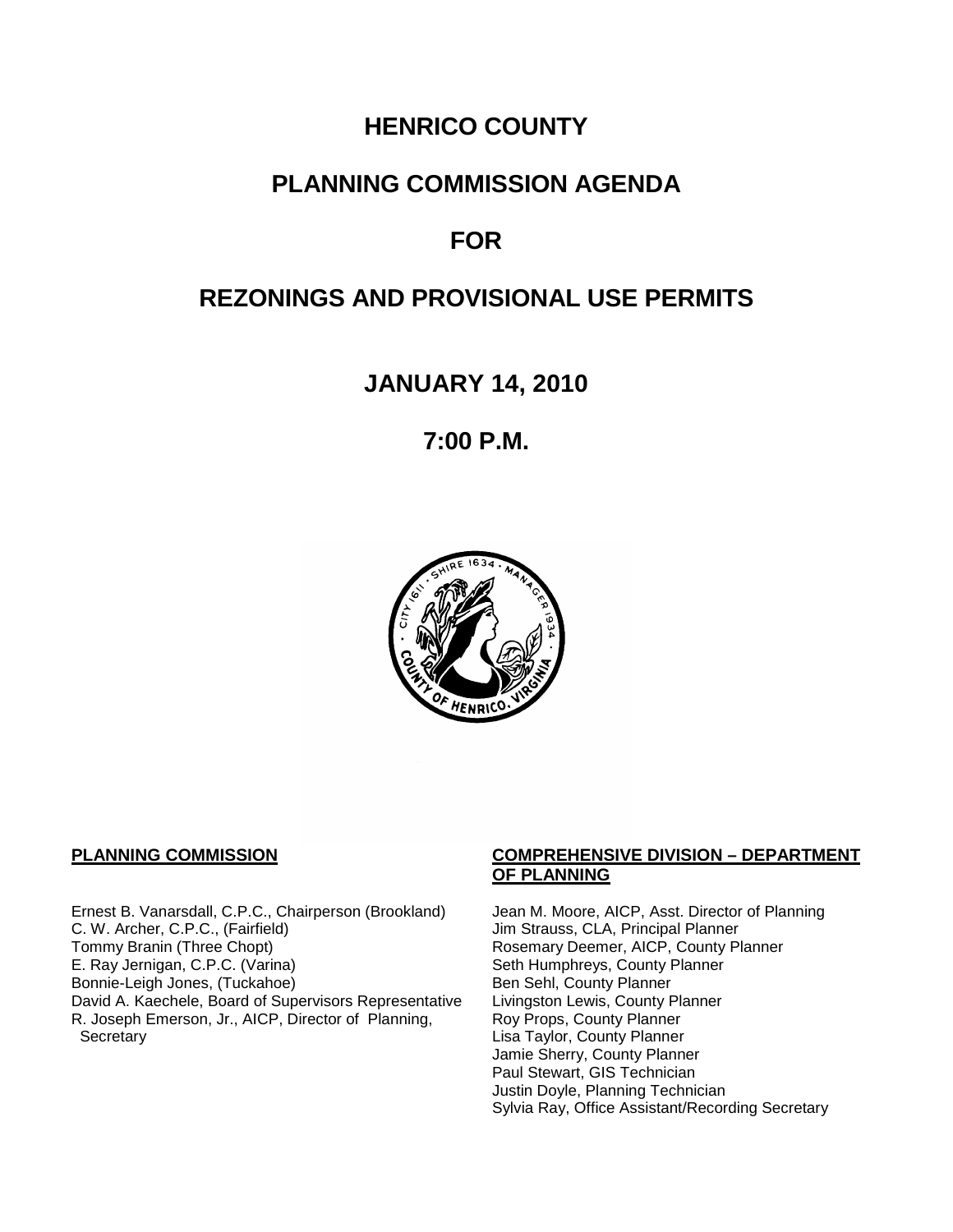## **PLANNING COMMISSION REZONING MEETING FINAL AGENDA JANUARY 14, 2010**

**BEGINNING AT 7:00 P.M.**

**CALL TO ORDER:**

**REQUESTS FOR WITHDRAWALS AND DEFERRALS: (0); (1)**

**REQUESTS FOR EXPEDITED ITEMS: (2)**

**ELECTION OF CHAIRMAN: Mr. Ernest Vanarsdall**

**ELECTION OF VICE-CHAIRMAN: Mr. Chris Archer**

**CASES TO BE HEARD: (3)**

**BROOKLAND:**

None.

#### **VARINA:**

**C-31C-09 Andrew M. Condlin for White Oak Crossing Acquisition, LLC:**  Request to conditionally rezone from A-1 Agricultural District, R-5 General Residence District and M-1 Light Industrial District to R-5C General Residence District (Conditional) and M-1C Light Industrial District (Conditional), Parcels 811-719-8863, 812-719-1130, 811-718-1589 and part of Parcel 813-720-9405, containing approximately 30.9 acres, located at the northwest intersection of S. Laburnum Avenue and Interstate 64, south of the Southern Railway right-of-way. The applicant proposes a multi-family development of no more than three hundred fifty (350) dwelling units and retail/business uses. The R-5 District allows a maximum gross density of 14.52 units per acre. The uses will be controlled by zoning ordinance regulations and proffered conditions. The Land Use Plan recommends Planned Industry and Environmental Protection Area. The site is in the Airport Safety Overlay District. **Staff – Jamie Sherry (Deferral requested to the February 11, 2010 Meeting) Deferred to the February 11, 2010 Meeting**

### **FAIRFIELD:**

**C-32C-09 John J. Hanky, III for Barrington Investors LTD and Elder Homes Corporation:** Request to amend proffered conditions accepted with Rezoning Case C-65C-06, on Parcels 799-732-4991, 799-733-5351, -7350, -7644, -7938, -8231, -8525, -8819, -9113, -9209, -9504, -8204, -7808, -7513, -7318, -7023, -6728, -6533, -6338, -6143, -4535, -4830, -5025, -5223, -5419, -5614, -5810, 799-732-8887, -8597, and -6697, located between the east line of the Chesapeake and Ohio Railway right-of-way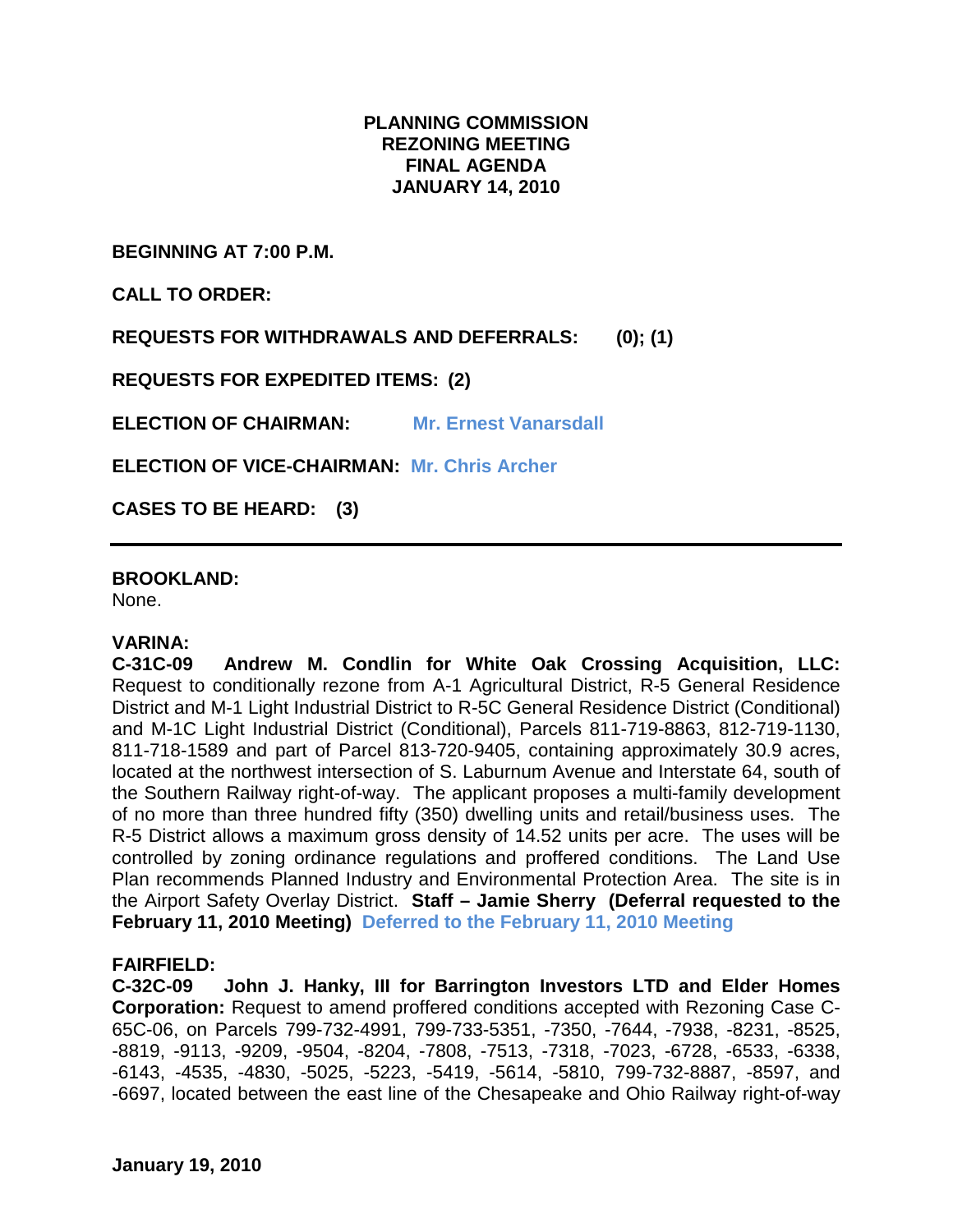and the west line of Barrington Road at its intersection with Springton Road. The applicant proposes to amend Proffer 2 related to exterior materials, Proffer 3 related to foundations, Proffer 12 related to garages and Proffer 21 related to compliance certification. The applicant also proposes to delete Proffer 18 related to the walking trail. The existing zoning is R-5AC General Residence District (Conditional). The Land Use Plan recommends Suburban Residential 2, density should not exceed 3.4 units per acre, and Environmental Protection Area. **Staff – Rosemary Deemer Recommended for Approval**

## **THREE CHOPT:**

## *(Deferred from the December 10, 2009 Meeting)*

**C-35C-09 Webb L. Tyler for Oglethorpe Park LLC:** Request to conditionally rezone from R-3C One-Family Residence District (Conditional) to R-5AC General Residence District (Conditional), Parcels 745-764-6608, 745-764-7122, 745-764-7834, 745-764-1645, 745-764-2159 and 745-764-1031, containing 12.373 acres, located on the south line of Dublin Road between the east line of Belfast Road and the west line of Glasgow Road. The applicant proposes a zero lot line development with a density not to exceed 49 dwelling units. The R-5A District allows a minimum lot size of 5,625 square feet and a maximum gross density of 6.0 units per acre. The use will be controlled by zoning ordinance regulations and proffered conditions. The Land Use Plan recommends Suburban Residential 2, density should not exceed 3.4 units per acre. **Staff – Lisa Taylor Recommended for Approval**

**P-12-09 Gloria L. Freye for New Cingular Wireless PCS, LLC:** Request for a Provisional Use Permit under Sections 24-95(a)(3), 24-120 and 24-122.1 of Chapter 24 of the County Code in order to extend the height of an existing telecommunications tower from 150 feet to 169 feet, on part of Parcel 739-760-8865, located on the east line of Pump Road approximately 640 feet north of Three Chopt Road (Short Pump Park). The existing zoning is A-1 Agricultural District. The Land Use Plan recommends Open Space/Recreation. The site is in the West Broad Street Overlay District. **Staff – Roy Props (Expedited Agenda Requested) Recommended for Approval**

**P-1-10 Jeffrey D. Mahler for Advance Auto Parts:** Request for a Provisional Use Permit under Sections 24-58.2(c), 24-120 and 24-122.1 of Chapter 24 of the County Code in order to allow auto parts sales in an existing commercial building, on part of Parcel 752-759-9472, located on the east line of Gaskins Road approximately 400 feet north of W. Broad Street. The existing zoning is B-2C Business District (Conditional). The Land Use Plan recommends Commercial Arterial. **Staff – Rosemary Deemer (Expedited Agenda Requested) Recommended for Approval**

### **TUCKAHOE:**

### *(Deferred from the December 10, 2009 Meeting)*

**C-30C-09 James W. Theobald for Patterson Investments, Inc.:** Request to conditionally rezone from R-2A One-Family Residence District to R-5AC General Residence District (Conditional), Parcel 748-741-8046, containing approximately 6.059 acres, located at the southeast intersection of Patterson Avenue (State Route 6) and